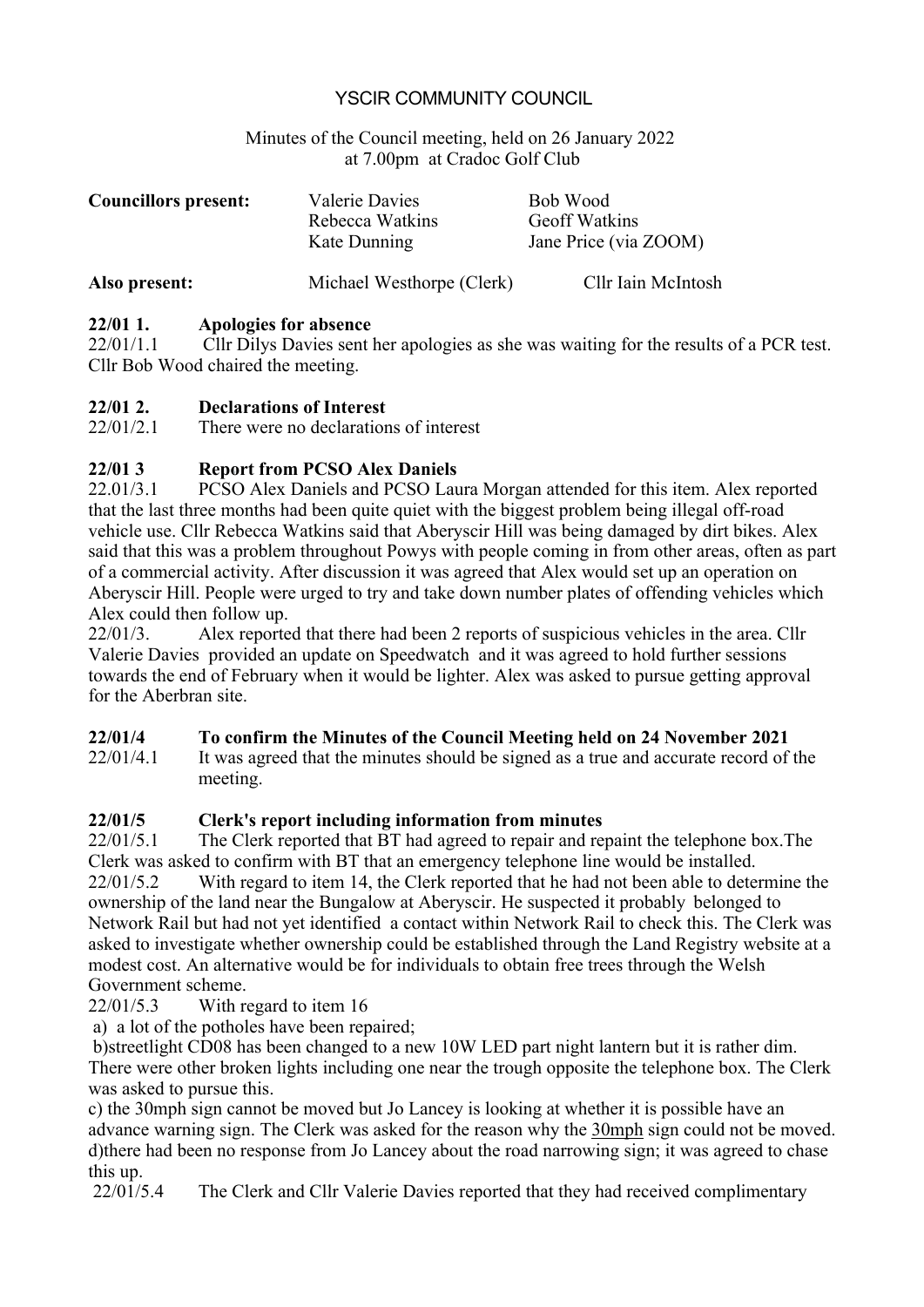copies of 'Standing on Aberyscir Hill' by Allan Lloyd. The book is an autobiography with insights into life in Yscir around 70 years ago and the author's life in Kington. Proceeds from the book are being donated to St Michael's Hospice, Hereford. It was agreed to publicise the book on the Council's Website.

#### **22/0 1/6 Update on the defibrillator in Battle and to consider training on the use of defibrillators**

22/01/ 6.1 The Clerk reported that, with Cllr Geoff Watkins' help , the defibrillator had been installed on the main road in Battle. Cllr Valerie Davies had put a map of the defibrillators on the Facebook page and would like to add details of other defibrillators in neighbouring wards. 22/01/6.2 There was a discussion about training on the use of defibrillators. Whilst the defibrillator does tell you what to do, there was a concern that people would be panicking and unable to follow the instructions. There are training videos available on You Tube and the Clerk was asked to look at these to see if they should be promoted in the community.

# **22/01/7 Update on the proposed closure of Cradoc School**

22/01/7.1 Cllr Iain McIntosh reported that he had resigned from the Cabinet of Powys County Council as they were determined to push ahead with the closure of Cradoc School. Objections to the proposal needed to be received by 4 February 2022. It was important that as many objections were made as possible as, even if Powys County Council did not have a change of mind, the objections would add weight to a judicial review which would be the following stage.

22/01/7.2 There was concern over the lengthy time the process was taking which causes uncertainty for staff. Losing community schools makes it less likely that families with children will move into the area, increasing the drift of people away from the area.

22/01/7.3 Cllr Iain McIntosh had organised a protest march from Cradoc School into Brecon on 29 January at 11.00am.

#### **22/01/8 To determine whether to continue to support 'Visit Brecon'**

22/01/8.1 It was agreed to contribute £100 to 'Visit Brecon' to support tourism businesses in the area.

## **22/01/9 To determine arrangements for the Spring Newsletter**

22/01/9.1 After discussion it was agreed to produce a simple newsletter for one more year and hopefully go back to a colour document next year. It was agreed to distribute it by hand. The following items could be included:

update on fight against Cradoc School closure defibrillators telephone box appointment of new clerk new Council from May Speedwatch- rationale for doing it

## **22/01/10 To determine dates for meetings in 2022/23**

22/01/10.1 The following dates were agreed, subject to possible changes when the new clerk is appointed: 23 March 2022, 18 May 2022, 13 July 2022, 14 September 2022, 23 November 2022, 18 January 2023, 22 March 2023

22/01/10.2 It was asked whether meetings could start at 7.30pm again. This was not a problem during the Summer when the golf club was busy but was an issue during the winter. The Clerk agreed to ask the Golf Club whether a 7.30pm start would be possible in March.

# **22/01/11 Financial Matters**

22/01/11.1 The Clerk's pay for November and December (£308.23) and expenses (£39.79) were approved. The HMRC payment of £90, the registration fee with the Information Commissioner (£35) and the grant to 'Visit Brecon' of £100 were approved.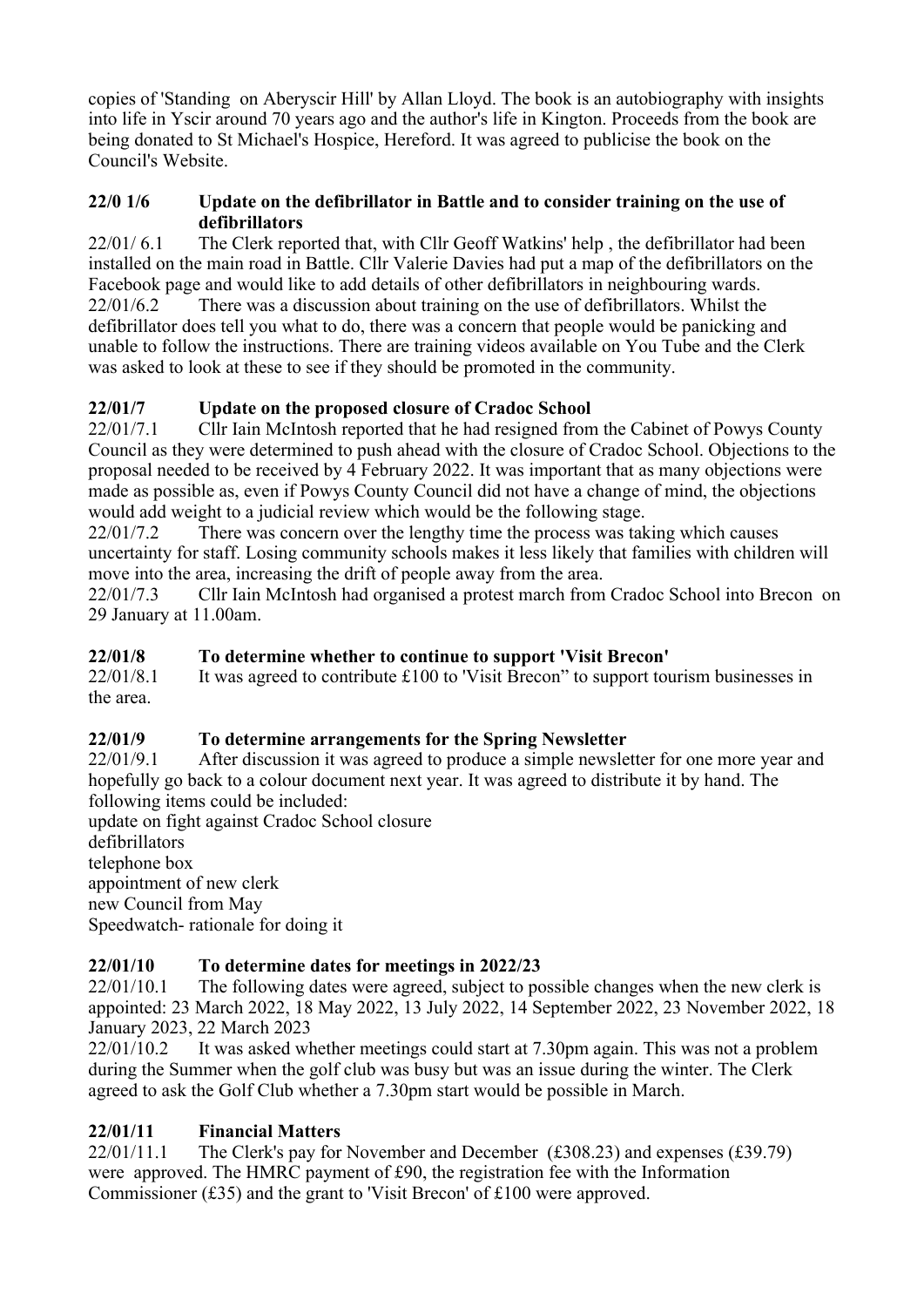$22/01/11.2$  The Clerk reported that the cashbook showed a balance of around £4,278 after current expenditure is taken into account.. The budget monitoring spreadsheet indicated that spending was going according to plan with a projected balance at 31 March 2022 of around £3,000..<br>22/01/11.3 A report produced by the Clerk showing his hours for the year (157) was noted. A report produced by the Clerk showing his hours for the year  $(157)$  was noted. 22/01/11.4 Mrs Jane Johnston was appointed as internal auditor.

# **22/01/12 To consider the appointment of a new Clerk**

22/01/12.1 Cllr Jane Price thanked Cllrs Valerie Davies and Cllr Kate Dunning for meeting with a prospective candidate.

22/01/12.2 Cllr Valerie Davies reported back on this meeting. The conclusion was that the person could be appointed as Clerk with an overlap with the existing Clerk but it was decided that best practice should be followed and the post advertised. Cllrs Jane Price, Valerie Davies and Kate Dunning would form the interview panel. It was agreed to advertise on the 'Indeed' site and One Voice Wales with interviews being held in early March.

## **22/01/13 To request bollards to protect the verges besides the seats in Aberbran**

22/01/13.1 The damage to the verge caused by large vehicles was discussed. Cllr Geoff Watkins said that he was willing to install bollards there. It was agreed that Cllr Iain McIntosh would raise this with David Lewis from Highways and arrange a meeting on site with Cllr Geoff Watkins.

## **22/01/14 To consider arrangements for the Queen's Platinum Jubilee**

22/01/14.1 The Sports Committee did not wish to take responsibility for this but the Council thought that there should be a celebration of this for the local community. It was agreed to approach the School to see if anything could be done with them. It was agreed to ask the Sports Community if they could organise a Beacon on Aberyscir Hill that could occur after an event with food at Cradoc School. It was also agreed to ask Merthyr Cynog and Trallong Councils if they wished to become involved with beacons in their areas as well..

## **22/01/15 Correspondence**

- a) Hope House request for funding\*\*
- b) Home Energy Audits\*
- c) Powys Local Development Plan\*
- d) Urdd National Eisteddford details and request for funding\*\*

\* circulated by email

\*\* received by email but not circulated

#### **22/01/16 Consideration of Issues raised by Trallong Community Council about starting a Repair Cafe**

22/01/16.1 Valid issues concerning cost and public liability were discussed briefly. The Clerk had an arranged call with a representative from the charity on Friday 28 January. He would also try and visit the Brecon Repair Cafe and report back at the next meeting.

## **22/01/17 Issues to raise with Powys County Council**

22/01/17.1 There were none other than the street lights in Cradoc, previously mentioned.

#### **22/01/18 Consideration of planning application 18/0409/OUT for the erection of an agricultural worker's opposite Tynewydd Farm**

222/01/18.1 There were no objections to this application although concern was expressed at using Tynewydd farm to describe the location of the property.

## **22/01/19 Consideration of any planning applications received after the agenda was**

**circulated**

22/01/19.1 There were none.